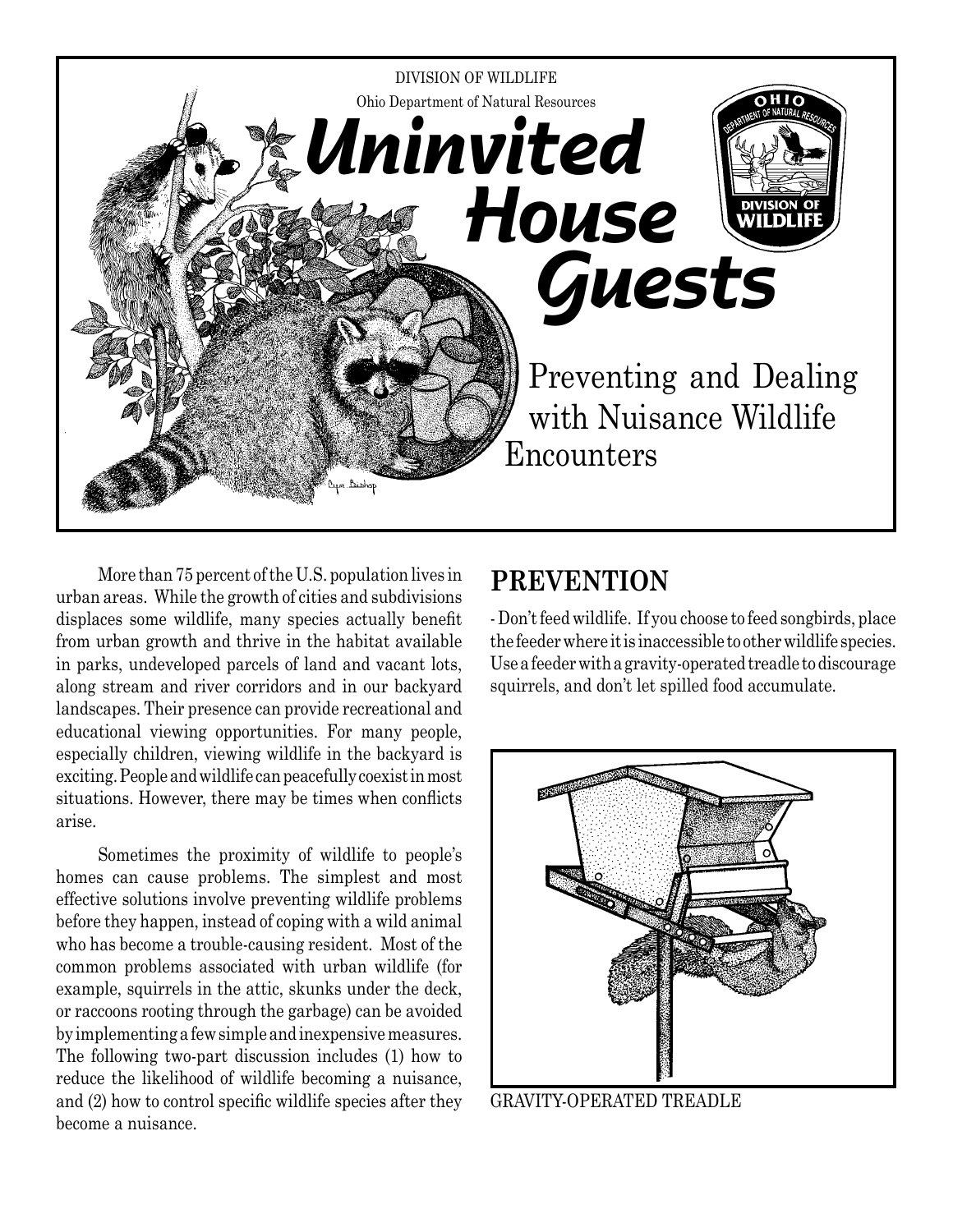



PORCUPINE WIRE

- Trim tree branches that extend over your roof or install a three-foot-wide band of sheet metal (six feet above the ground) around the trunks of trees which overhang your house. This will reduce the access raccoons and squirrels have to your roof.

- Cover window wells with grates, bubbles or hardware cloth.

- Keep pet food inside.

- Seal up holes around and under home foundations. Bury 1/4-inch mesh hardware cloth one to two feet deep in places where animals might gain access through digging.



#### ONE-WAY DOOR FOUNDATION SKIRT

- Store garbage in metal or plastic containers with tightfitting lids. Keep the containers in the garage or shed and put trash out only when it is scheduled for pick up.

- Fence gardens and cover fruit trees and berry bushes with netting.

- Screen fireplace chimneys and furnaces as well as attic and dryer vents. Keep dampers closed when not in use (consult a knowledgeable source to prevent fire or safety hazards).

- Decks built less than two feet off the ground should have 1/4-inch mesh hardware cloth nailed from the top of the outside joists to the bottom of a 10-inch trench, leaving about six to eight inches of extra hardware cloth at the bottom to form an "L" shape. Wooden lattice can be added for aesthetics.

- Seal all holes and cracks in your foundation, siding or stucco to keep rats, mice, bats, insects, and snakes out. Common entry points include chimneys; gaps around window air conditioners, water pipes or electric outlets; openings in interior walls that lead to the attic or ceiling; loose or shrunken siding boards; and loose vent covers.

- Repair broken, weak or rotted areas on the roof, soffit and fascia of your house.

- Mark large windows with strips of white tape or raptor (hawk) silhouettes to avert birds from flying into the window.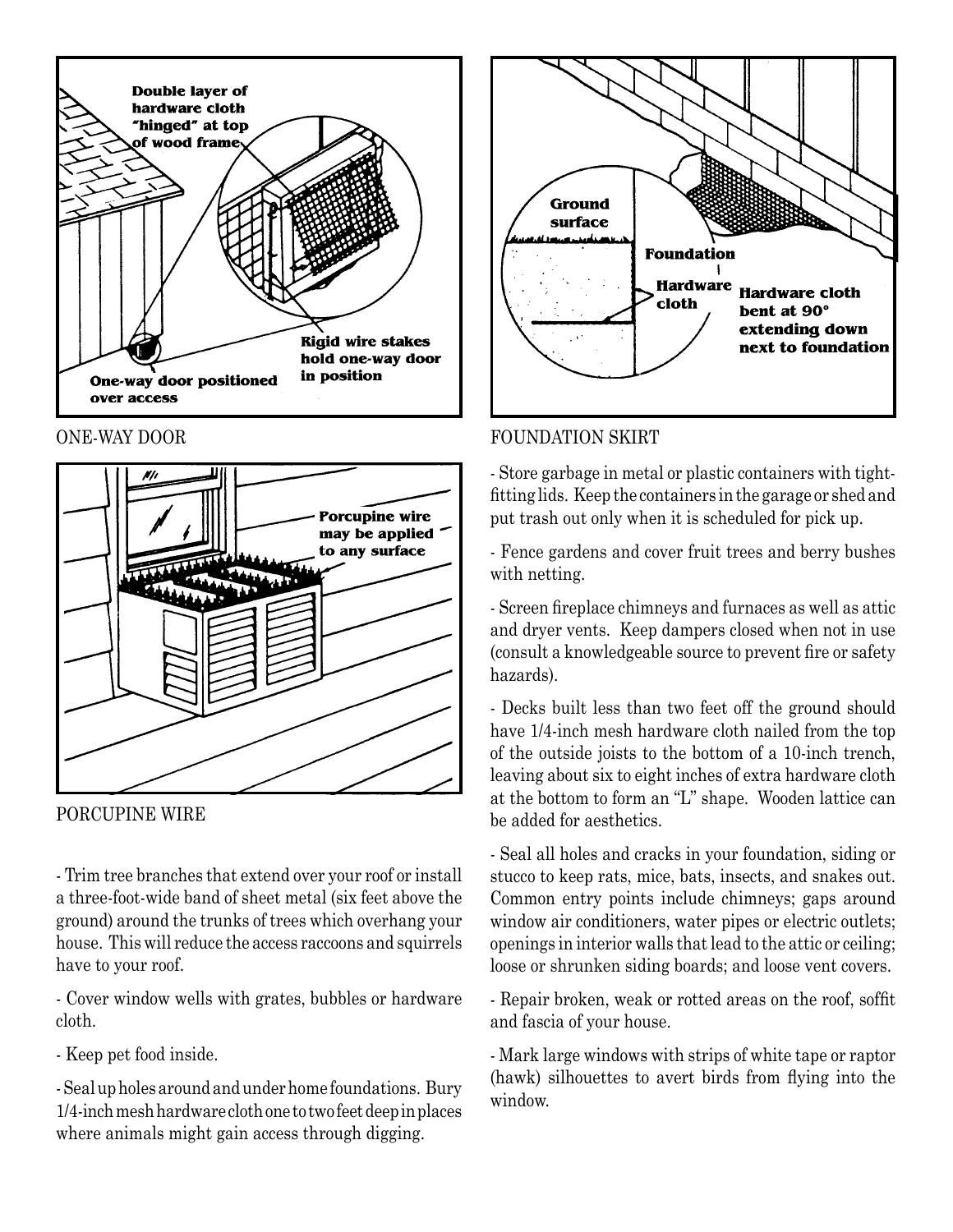# **CONTROL** *BATS*



Most bats live near human habitations without ever making their presence known. Bats are the only major predator of night-flying insects and eat a variety of insects as well.

Bats use existing openings (cracks as small as 3/8 inches) to enter buildings or to roost in attics. To exclude the bats wait until they leave for the night to feed, then seal the entrance. It is wise to do this in August after the young have learned to fly.

Occasionally a bat may get in your house. If one does, there is no reason to panic! Close interior doors, confine it to one room if possible, and open a window or exterior door. The bat will leave as soon as it locates the exit. If the bat lands on a curtain or piece of furniture, cover it with a jar or a towel, or pick it up with a leather glove, and release it outdoors. Determine how the bat got into the house and seal the opening(s).

#### *ROOSTING BIRDS*

Sparrows, starlings, and pigeons are the most troublesome of the birds commonly found in the urban environment. When these birds congregate in large numbers their droppings can create a foul-smelling, unsightly mess.

Netting can effectively be used to exclude birds from virtually any kind of structure and from roosting or nesting in trees. The net will not entangle birds. Netting may

be draped across the front of buildings; fasten it tightly from above windows to below the ledge to discourage perching.

Most birds prefer to perch on flat surfaces. Surfaces with an angle of 60 degrees or greater cause birds to slide off when they try to land. Wood or metal sheathing cut at an angle can also be added to the problem area. Another deterrent is to install porcupine wire on ledges and rails where birds roost. Thinning tree branches will remove perch sites and reduce a source of wind protection, which may force the birds to move to another site. Combinations of noise (AM/FM radio, wind chimes, firecrackers, banging pots and pans) and visual stimuli (colored flags, reflective tape, revolving lights, balloons, replicas of hawks and owls) used persistently can evict birds. Control measures should be initiated as soon as the problem is identified.

## *RACCOONS*



Raccoons are well adapted to urban living. Raccoon damage typically involves raiding gardens, upsetting trash cans and taking up residence in chimneys, attics or other unwanted areas. Control is not difficult, but requires persistence.

Garden fruits and vegetables can be very appealing and accessible to raccoons. For garden plots, a single strand of electric fence can be strung eight inches above the ground.

An inexpensive radio which is turned on, placed under a garbage can and left in the garden overnight, will also often discourage raccoons from approaching.

The easiest solution for garbage can raids is to store the cans inside the garage or a shed overnight. Raccoons may also be repelled by coating the outside of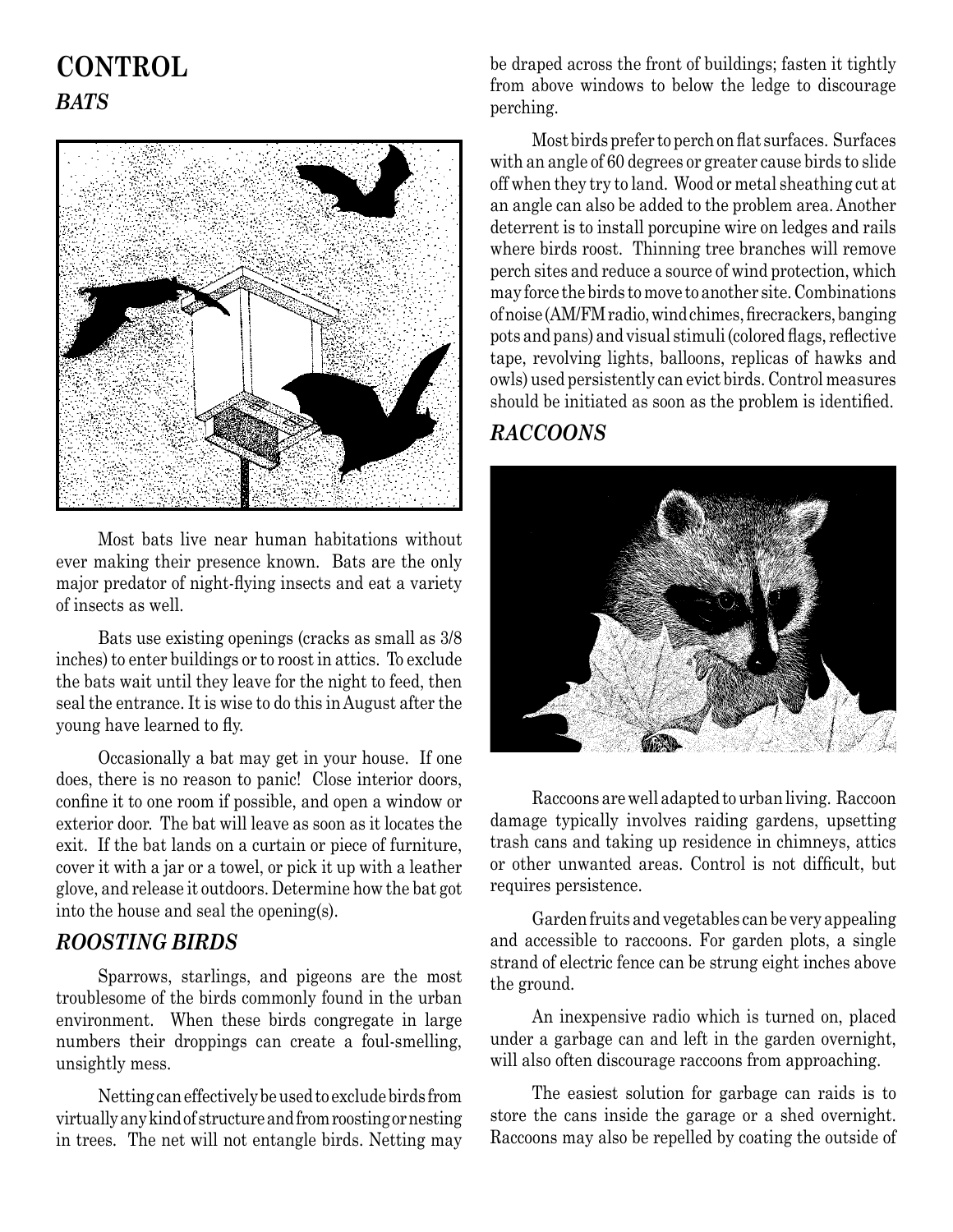the can with a weak solution of cayenne pepper in water or by placing a small dish of ammonia in the bottom of an empty can.

Uncapped chimneys are appealing nest den sites to raccoons. When this occurs they may be evicted by noise, combined with bright lights or a pan of ammonia sealed in the fireplace. Once the raccoon vacates the chimney, install a chimney cap. Identify and seal other attic entries after evicting the raccoon. Overhanging tree limbs provide easy access to your roof. Inspect your house and trim tree limbs where needed.

Occasionally raccoons will enter a house through a pet door. Since they can cause considerable damage if panicked, it is advisable to quietly open windows and doors through which the animal may exit and close doors that provide access to other parts of the house, before leaving the room. Wait quietly for the animal to escape.

Raccoons can transmit rabies, canine distemper, and parvovirus to domestic animals and humans. You should avoid any raccoon which has lost its fear of humans or appears uncoordinated, confused or listless. If you encounter such an animal, call your district wildlife office or county wildlife officer immediately.

Nuisance or sick raccoons may be trapped without a permit, but it is illegal to live trap and relocate them to a new area. In order to prevent the possible spread of raccoon diseases in Ohio all live trapped raccoons must be released again on the homeowner's property or humanely euthanized. Consult your district wildlife office for further information.

### *SKUNKS AND OPOSSUMS*

Skunks and opossums seldom cause damage to property other than raiding garbage or eating pet food. They sometimes reside under buildings or in rock and wood piles. Discourage visits by taking appropriate precautions. In confined spaces skunks or opossums may be driven away by placing an ammonia-soaked towel in the den. Install a one-way door until you are sure the animal(s) have left, then permanently seal the entrance. An animal that becomes trapped in a window well will climb out if you place a rough board in the well that extends to the top. If an animal gets into the house, open a door and calmly allow it to exit. Don't chase or excite a skunk!

Nuisance or sick skunks and opossums may be trapped without a permit, but as with raccoons they may not be relocated. Consult your district wildlife office for further information.

### *SNAKES*

There are 32 species and subspecies of snakes in Ohio. Most snakes are beneficial in helping to control destructive insects and rodents. Only three species of snakes in Ohio (the copperhead, and the massasauga and timber rattlesnakes) are venomous. None of these snakes are common.

Problems with snakes range from occasional encounters with a single snake to infestations of large numbers of snakes in basements and out-building foundations. Snakes should be valued for their rodent- and insect-eating habits. A snake which takes up residence where it cannot be tolerated should be captured and released at least a mile away from the dwelling.

You can make an area less attractive to snakes by controlling insect and rodent populations; removing piles of junk, rocks, brush and boards; and keeping grass mowed and landscapes clean.

To remove a snake already in a building, you must first find it. If a snake is difficult to find in the open, place a damp cloth or burlap bag covered with a board or shingle on the basement floor. Use a 1/2 to 1 inch "spacer" to elevate the board so the snake can easily get under it. The combination of dampness and shelter is attractive to snakes, making them easier to capture. Snakes can be picked up with a hook or hoe, or by making a noose with a loose slipknot in a strong piece of string and attaching it to a short, strong stick. Lower the snake into a strong paper or cloth bag with no holes. If you use the string, clip the noose with a pair of scissors before dropping the snake in the bag. Transport the snake as soon as possible to a woodlot or undeveloped area away from other houses.

Another effective way to capture snakes inside a home is to use a glueboard. These can be purchased in a variety of places such as agriculture supply and hardware stores. Most small snakes can be captured using a single glueboard placed against a wall but away from pipes or other objects that a snake could use for leverage to escape. For larger snakes (four to five feet long) attach several glueboards side-by-side to a piece of plywood. Release snakes by pouring vegetable oil or common cooking oil over the snake where it is adhered to the glueboard. Glueboards should only be used indoors or under structures where children, pets and other wildlife cannot reach them.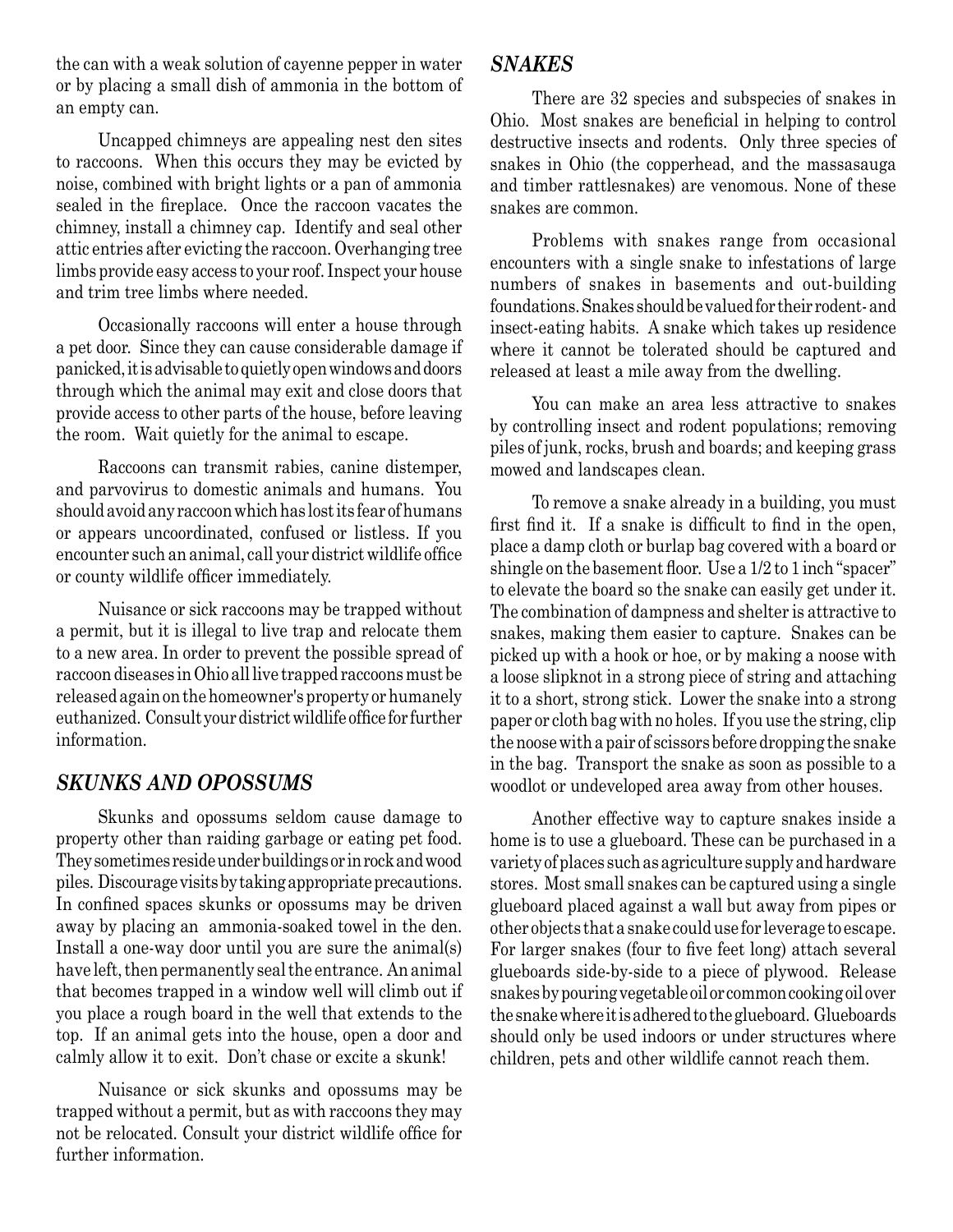

Squirrels are never found far from the shelter provided by trees. They are opportunistic foragers feeding on acorns, nuts, fruits, berries, corn, fungi, flower bulbs, and bird seed. They readily adapt to suburban and urban areas.

Chasing a frantic squirrel inside your house can result in additional damage. If a squirrel is trapped, open a door or window, block off the room it is in and quietly wait for the squirrel to exit. Once the squirrel is gone, identify where the squirrel entered and seal the access. If the squirrel is in the fireplace, close the damper, block off the room and open an exterior door or window to provide an escape route for the squirrel.

Squirrels trapped inside the chimney flue can be freed by closing the damper and lowering a 1/2-inch diameter rope into the chimney from the roof. The rope must be long enough to reach down to the damper. Anchor the upper end and wait for the squirrel to climb out, then cover the chimney. Before evicting a resident squirrel from the attic determine if young are in the nest and where the female's entrance is located. If there are no young, scare the squirrel out by banging on the rafters inside the attic or wait until the squirrel leaves for the day. Seal the entrance with 1/4- inch hardware cloth or with sheet metal. Extend the seal at least six inches beyond the hole. If young are present, locate the entrance and install a one-way door until all have left the nest, then proceed as previously described.

#### *SQUIRRELS WOODPECKERS*

There are seven species of woodpeckers in Ohio. The majority of woodpeckers do most of their pecking on dead or dying trees. Woodpeckers peck for several reasons: to announce their territory, to feed on insects and to excavate nest cavities. In suburban areas woodpeckers may use houses and drain spouts. No one really knows why, but natural wood siding, a house's large size and better sound production may make houses seem like "super trees" to the birds. The key to control is to take action as soon as the woodpecker shows signs of becoming a pest.

A troublesome woodpecker may be discouraged by employing one or a combination of techniques: Open a nearby window and shout or bang pans whenever the woodpecker is heard; hang strips of foil, streamers, cloth, or colorful helium filled mylar ballons near the problem area to frighten the bird; spray a water hose near the bird to frighten it; eliminate any ledges or cracks the woodpecker may be using when pecking; or cover the damaged area with screen, hardware cloth or sheet metal until the bird has been discouraged. Repair any damage caused by the woodpecker promptly. If insects in the siding seem to be the cause, caulk all the tunnels in the siding. Insecticides and toxic wood preservatives seem to repel woodpeckers as well as providing wood care benefits.

Woodpeckers are protected by federal and state laws. They may only be captured or killed with a special permit issued by the U.S. Fish and Wildlife Service or the USDA, Animal and Plant Health Inspection Service, Animal Damage Control. Call the Division of Wildlife for phone numbers.

## **TRAPPING**

For those who choose to, trapping can be an effective method of dealing with a troublesome wildlife "guest." The most commonly used device is a cage-like, live-trap which captures the animal physically unharmed. Live traps can be built at home or purchased from a commercial source. Traps should be checked twice a day (morning and evening) to replenish bait or to humanely deal with the captured animal. Raccoons, opposums, and skunks cannot be released off-site, they must be euthanized or released on the same property. It is illegal to live trap and relocate raccoons, skunks, and oppossums in Ohio.